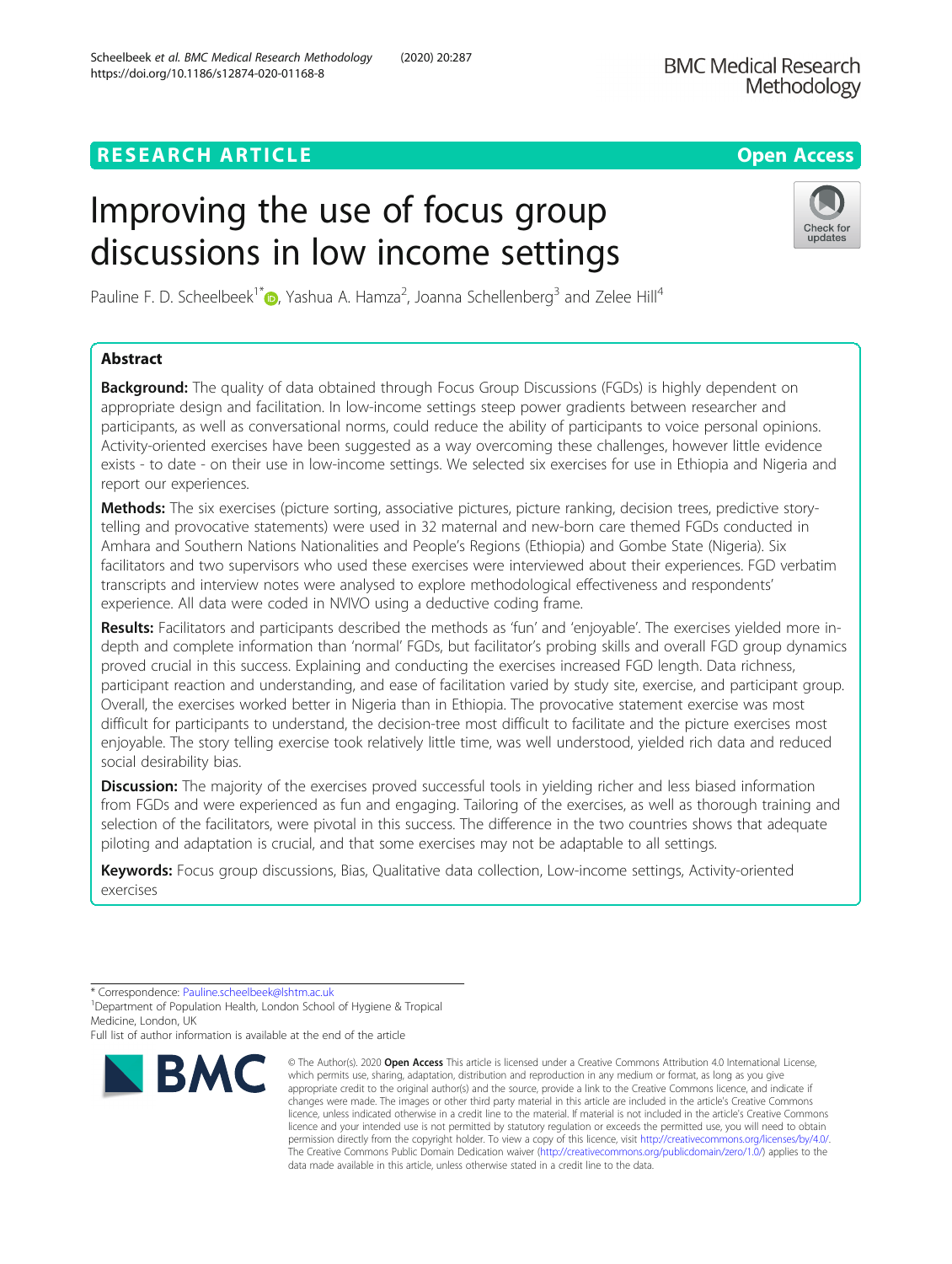## Background

Focus group discussions (FGDs) have been used in public health research since the 1990s [\[1](#page-9-0)]. They aim to explore participants' experiences, beliefs, and attitudes by using group processes to stimulate responses and gain insights through participants exchanging views, and questioning and challenging each other  $[1–5]$  $[1–5]$  $[1–5]$  $[1–5]$  $[1–5]$ . They are often perceived as a cost and time efficient way of collecting information from multiple participants; and it is this efficiency, rather than their methodological strengths, that is often highlighted in the literature [\[2](#page-9-0)]. FGDs are commonly conducted as group interviews (hence losing the advantages that an FGD bring to data collection), with interaction between the facilitator and each participant in turn, rather than between participants [\[6](#page-9-0), [7\]](#page-9-0). As a result, the quality of the research they produce has been questioned [\[1](#page-9-0), [7](#page-9-0)].

Most of the literature on how to conduct FGDs comes from high income settings [[7,](#page-9-0) [8\]](#page-9-0), and guidelines for low income settings have been criticized for focusing on practicalities, rather than on managing contextual challenges in the interactive process [[9\]](#page-9-0). Challenges include steep power gradients between researcher and participants, and conversational norms, reducing the ability of participants to voice disagreements, or provide personal opinions [[7](#page-9-0)]. We have used focus groups in Ghana for over 15 years, and have had difficulty making FGDs interactive, with both facilitators and participants seemingly more comfortable with group interviews. Over this time we noticed that the level of participant-participant interaction increased during activity oriented exercise, a similar experience reported by researchers in Tanzania [[7\]](#page-9-0).

Based on a review of the literature and our experiences in Ghana, we decided to trial the use of a variety of exercise. As well as encouraging interaction, we wanted to see if using exercises could improve the quality of our data around the drivers of behavior change. Understanding behaviors can be challenging as individuals can have difficulty explaining their own behaviors, may be unaware of some of the factors that influence their behavior, or there may be social desirability bias in reporting (e.g.  $[10, 11]$  $[10, 11]$  $[10, 11]$  $[10, 11]$  $[10, 11]$ ). These issues can lead to participants providing an unrealistic impression of their behaviors, giving superficial answers and being strongly influenced by probes [\[12](#page-9-0)–[14\]](#page-9-0). Exercises may help reduce these problems by encouraging respondents to reflect on their behavior and by provoking gut reactions that uncover hidden reasons for behaviors and reduce social desirability bias. They can also focus participants on what 'other' people do, this may improve data quality as people are often better at explaining the behavior of others rather than their own, and because projecting their answers onto others may reduce social desirability bias [\[15,](#page-9-0) [16\]](#page-9-0).

Activity oriented exercise, such as sorting, story-telling and sentence completion, have been suggested as a way of improving focus groups for over two decades [\[6](#page-9-0)]. They are described as a means to make a group more enjoyable, increase interaction, reduce boredom, focus attention, increase reflexivity, and make sensitive topics less threatening [\[5](#page-9-0), [6](#page-9-0)]. Despite their potential advantage social scientists often rely on discussion questions, whilst exercises are more widely used in market research [\[9](#page-9-0)]. We found little written about the use of these exercises in low- income settings.

During the planning for a study in Ethiopia and Nigeria, we conducted a scoping literature review to identify exercises that could enhance our data collection. We searched PubMed/MEDLINE, Web of Science, Scopus, and Cochrane, screened relevant websites and expert forums for grey literature, conducted internet searches, and asked experts for relevant citations. We included literature from fields such as public health, sociology, market research, economics and criminology. We identified 36 exercises and generated a set of tables where we described each exercise, reflected on how it could be used in the study, on its advantages and disadvantages and on which biases it may help overcome. Based on these reflections we then scored each method as having high, medium or low potential for overcoming social desirability bias, improve enjoyment and yield rich in-depth data for each of the study behaviours in our study settings. These tables can be found in the supplementary files. We then met as a study team to review the tables and selected six exercises for use. This paper describes our experiences using these six methods.

## **Methods**

The six exercises were used as part of a study on maternal and newborn care practices that explored the role that community health workers play in behaviour change [[17](#page-9-0)–[19](#page-9-0)]. The research, in Ethiopia and Nigeria, consisted of 49 interviews with recent mothers, 13 "friendship pair" interviews – in which mothers and a friend were interviewed together – and 32 FGDs with mothers, grandmothers, fathers and community health workers.

In Ethiopia, we conducted the study in four Woreda (districts) in Amhara and The Southern Nations, Nationalities and Peoples (SNNP) Regions. The Woreda were selected because they had relatively well functioning community health workers and were 'typical' – that is they had no unusual characteristics in terms of employment, accessibility, or population. Within each Woreda we selected a Kebele (smallest administrative division) that was reasonably accessible to the data collection team. The majority of respondents worked in agriculture and were typical for the area in terms of socio-economic class and education. The age of mothers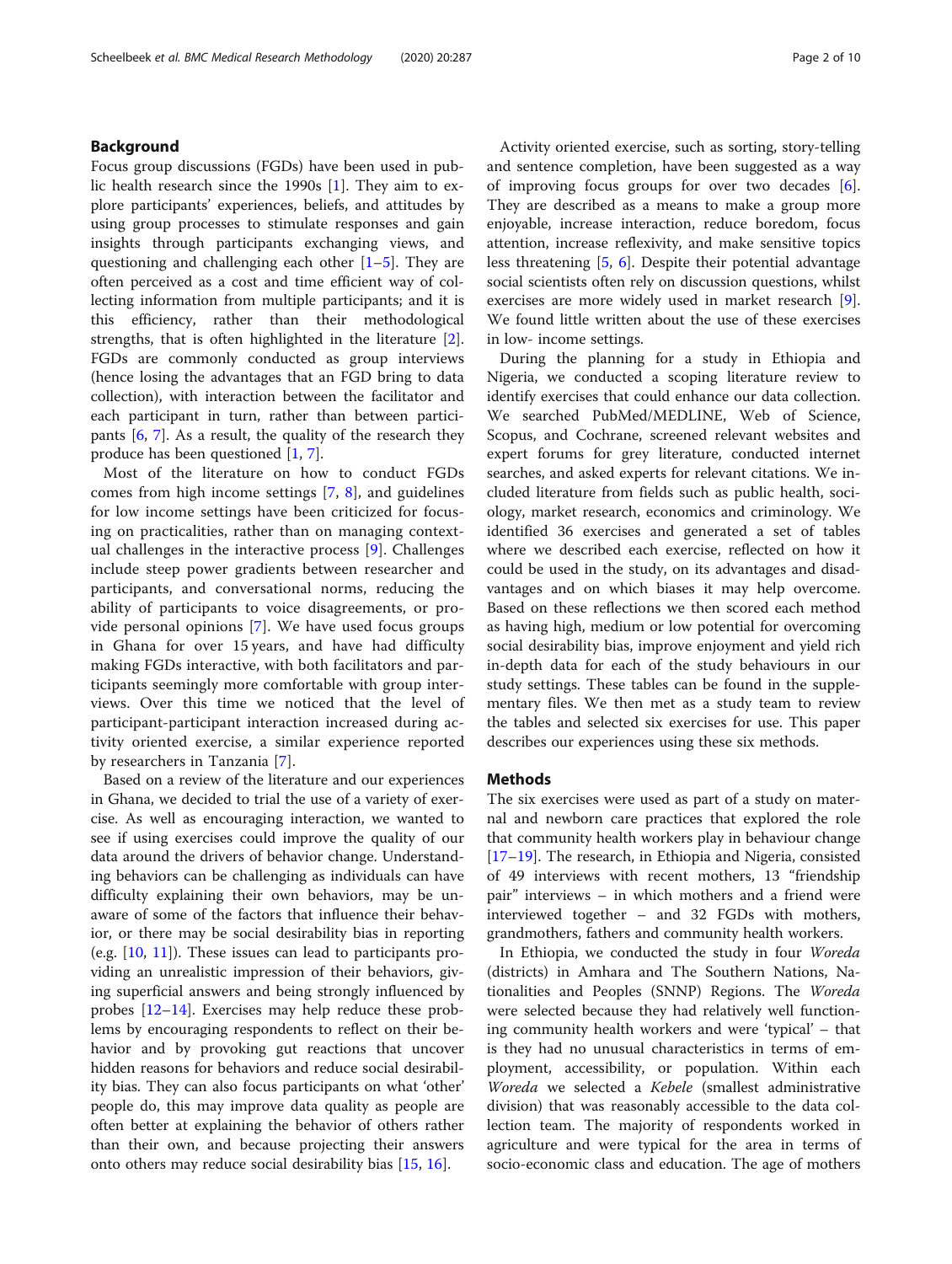in the FGDs ranged from 18 to 30 years old (mean = 26) and the mean reported number of children was 3.1 (range 1–7); for fathers and grandmothers age ranges were  $28-45$  years (mean = 36) and  $36-75$  years (mean = 55), with a mean reported number of children of 4 and 5 respectively. The median number of years in education was 3 for mothers and 5 for fathers, and of all interviewees 69% were Christian (predominantly Orthodox) and 31% Muslim. The interviewed community health workers had an average of 8.5 (Health Extension Workers - HEWs) and 1.9 (Health Development Army volunteers- HDAs) years of experience.

In Nigeria, we collected data from two Local Government Areas (LGAs) in Gombe State, a heterogenous state comprising multi-ethnic groups of which Fulani is the largest. One selected LGA was predominantly Christian and the other Muslim. Within each LGA, two communities were selected: the LGA headquarters and an accessible rural community that, for security reasons, would allow the researchers to be back in Gombe City before sunset. The age range of mothers in the FGDs ranged from 20 to 40 years of age (mean  $= 28$ ) and the mean reported number of children was 3.9 (range 1–9); for fathers and grandmothers age ranges were 30–61 years (mean = 43) and  $30-70$  years (mean = 53), with a mean reported number of children of 7.7 and 5.8 respectively. Interviewees in Nigeria had usually received more years of education than those in Ethiopia: the median number of years in education was 6 for mothers and 12 for fathers. Over a third (37%) of all interviewees were Christians, whilst all others were Muslims. The interviewed frontline workers had an average of 2 (Federation of Muslim Women's Associations in Nigeria Volunteers– FOMWANs) and 3.2 (Traditional Birth Attendants – TBAs) years of experience.

The FGD data were collected in 2015, by four interviewers in Ethiopia and six in Nigeria. The Ethiopian interviewers, 2 male and 2 female, had on average 5 years of experience in qualitative data collection and were skilled in facilitating focus group discussions. They were native speakers in the languages in which FGDs were conducted, apart from Silte, where we used translators. Cross-religious interviewing did not pose a problem, but focus groups with fathers were all conducted by male interviewers. The Nigerian interviewers, 3 male and 3 female, had varying experience in qualitative data collection (between 2 and 17 years), and were native speakers of the languages used in the FGDs. The more junior interviewers took the role of note takers, whilst the more senior interviewers facilitated the groups. Religion of facilitators and participants were matched, but interviewers facilitated FGDs with both sexes.

Facilitators and translators had 4 days of classroom training, including 2 days focusing on the activity-

oriented exercises. They had 2 days of training on verbatim transcript writing, administration and data safety & confidentiality issues. During the training we explained the objectives of each exercise, reviewed the discussion guides and conducted role plays. This was followed by a two-day pilot test, where the semi-structured guides were adjusted, the exercises discussed and problems resolved. The FGDs consisted of 3–7 participants and were conducted in neutral locations such as community centres, the length of the FGDs are shown in Table [1](#page-3-0). Study aims were explained and written consent was obtained from each participant (or their designated proxy if the participant was illiterate) before the start of the FGDs. The development of the FGD topic guides has been described in detail elsewhere [[17](#page-9-0)–[19](#page-9-0)].

All FGDs were audio-recorded and transcribed by the interviewers in English within a week of data collection. During data collection, interviewers received regular feedback from senior researchers on their facilitation techniques and the use of the exercises. We also held a review meeting in the middle of data collection, to reflect on our findings and experiences and adjust data collection as needed.

Each exercise is described below along with their aims. Increasing interaction between participants was an aim of all the exercises and is not listed. The exercises aimed to be culturally acceptable, salient to participants and feasible to conduct. This included adjusting exercises where literacy was required.

## Picture pile sorting

Participants were asked to work together to put seven pictures of newborn care practices into piles of those commonly practiced or not commonly practiced in their community. They were then asked to pile the same pictures into practices they felt were important or not important for the health of the baby. Finally, they were asked to pile the pictures into practices that that were promoted, or not promoted, by Community Health Workers (CHW). Facilitators probed on reasons for the classification and encouraged participants to provide details of the practices. The exercise aimed to focus the participants on the task rather than on the facilitator and increase reflexivity. Pictures for this exercise (as well as the associative picture and picture ranking exercises) were carefully selected with the help of facilitators, local government officials and community health workers. Where needed, pictures were taken in the local area to ensure they reflected the local context.

## Associative pictures

Participants were shown a picture of a newborn care practice and asked to give their immediate reaction to the picture. Facilitators probed to understand the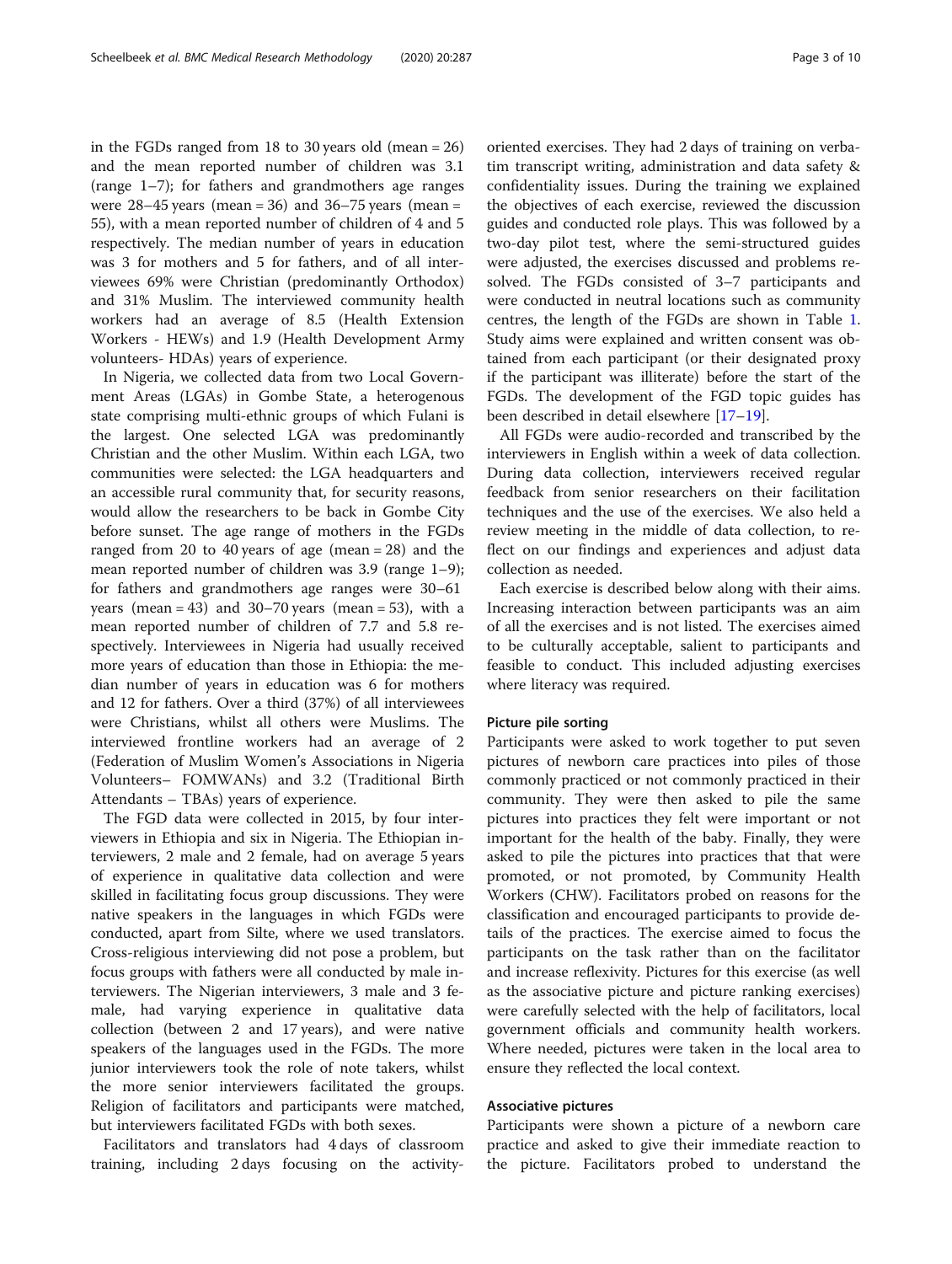| Participant group | <b>Exercise used</b>                                                                          | Mean length Ethiopia | Mean length Nigeria |  |  |
|-------------------|-----------------------------------------------------------------------------------------------|----------------------|---------------------|--|--|
| Mothers           | Picture pile sorting<br>Decision tree<br>Predictive story telling<br>Provocative statements   | 2 <sub>h</sub>       | 1 h and 15 mins     |  |  |
| Grandmothers      | Associative pictures<br>Picture ranking<br>Predictive story telling<br>Provocative statements | 2 h 40 mins          | 1 h and 15 mins     |  |  |
| Fathers           | Associative pictures<br>Predictive story telling<br>Provocative statements                    | 1 h and 40 mins      | 1 h and 20 mins     |  |  |
| <b>CHWs</b>       | Picture pile sorting<br>Decision tree<br>Provocative statements                               | 1 h and 40 mins      | 1 h and 10 mins     |  |  |

<span id="page-3-0"></span>Table 1 Exercise used by participant group

reaction. In total 5 pictures were shown. Their responses were used to facilitate further discussions within the group. By encouraging an immediate reaction, we aimed to capture the participants' first emotions and responses to the pictures, with the aim of decreasing social desirability bias in their answers and uncovering hidden drivers of behaviour.

## Picture ranking

Participants were shown pictures representing the immediate family, a neighbour and a CHW. They were asked to rank the people from most to least influential on newborn care practices. If two or more people had equal influence they could be placed next to each other. After ranking the pictures, the participants were asked about any ranking differences for specific care elements, such as bathing, feeding and thermal care. This exercise aimed to focus the participants on the task and increase reflexivity.

#### Decision tree (root-cause analysis)

A trunk of a tree, its main roots and sub roots were drawn on a large flipchart. The central problem was written down on the trunk of the tree. Participants were then asked to give underlying reasons for why the problem may occur. The sub roots were subsequently used to document "reasons for those reasons". When applicable further subdivisions were made to determine the core of the problem. The exercise aimed to yield indepth answers for complex questions by triggering the participants' cognitive skills and encouraging them to think in a more comprehensive and reflexive way about the problem presented.

## Predictive story telling

The facilitator read a fictitious, but realistic, story that needed to be finished by the participants. The story explored a dilemma new mothers may face when receiving

conflicting advice from family members and community health workers. Once the first part of the story was completed, participants were given some new information and asked to say what would happen next. The exercise aimed to reduce embarrassment and social desirability bias, as participants can give their answers in the third person (i.e. as if they are talking about the fictitious person) whilst reflecting on their own practices.

## Provocative statements (Q-statements)

A series of controversial statements were read out to the participants, who were encouraged to respond as soon as the facilitator finished the statement. As for the associative picture exercise, this exercise aimed to capture gut reactions, to reduce social desirability bias and uncover hidden drivers of behaviours.

The exercises described above were used in FGDs with mothers, grandmothers, fathers and community health workers. Each respondent group had a specially designed interview guide that included 3–4 of the selected methods as shown in Table 1.

Our experiences with the exercises were evaluated in three ways: Interviews with and reflections of senior researchers who observed 16 of the 40 pilot and actual FGDs, and who supervised the data collectors; skype or phone interviews with eight of the 10 data collectors about their experiences and views on the exercises; and a review of all the FGD transcripts to explore how well the methods worked and how the respondents reacted to them. The skype or phone interviews were conducted in 2015, 4 months after the completion of data collection. Interviews were conducted in English by one of us (PS) using a semi structured guide which asked about overall impression of the exercises in the FGDs, advantages and disadvantages of each exercise, as well the ability of the exercise to reach its objective, such as yielding rich and valid data, overcoming social desirability bias, participant engagement, and enjoyment of the exercises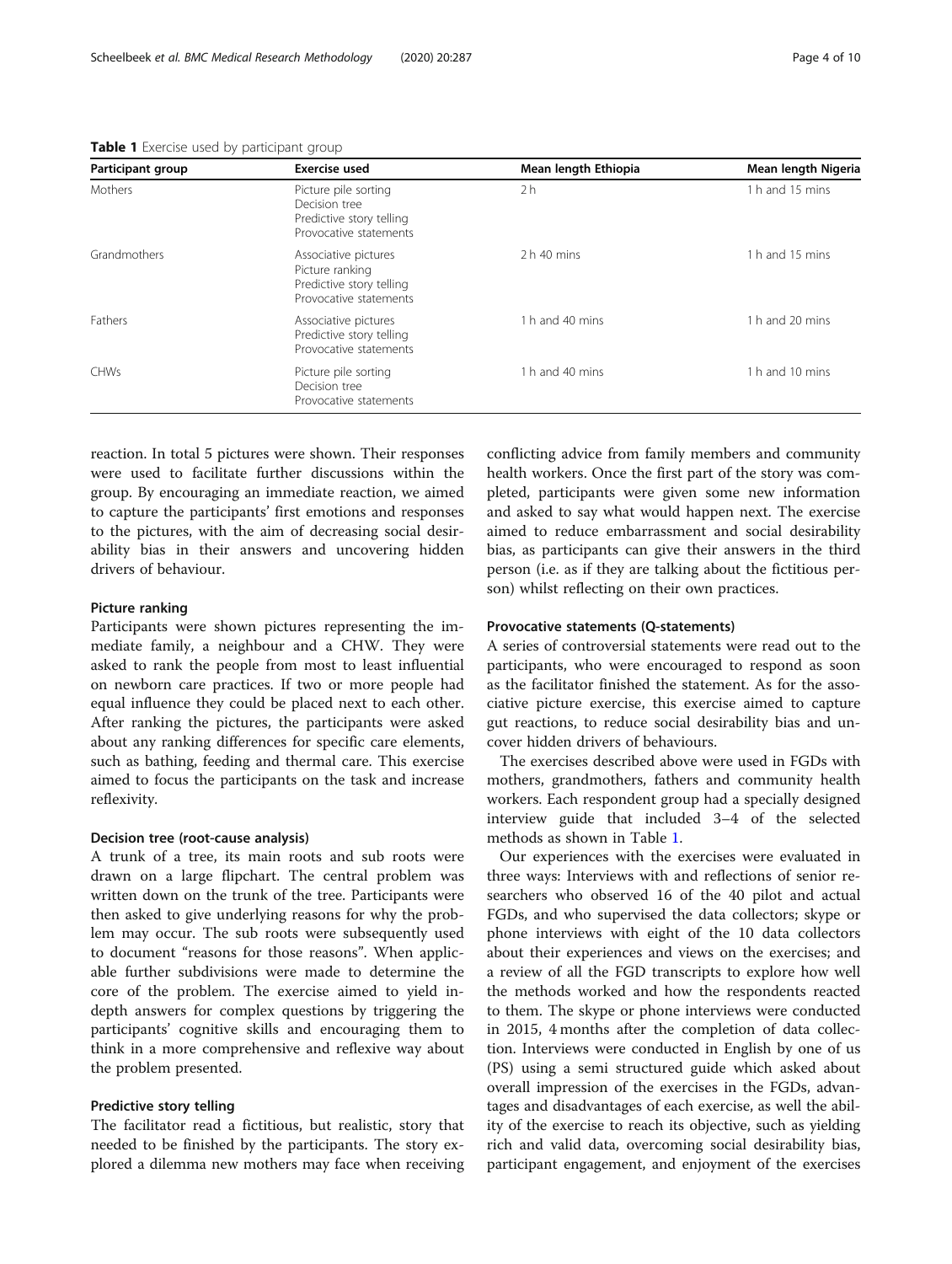for participants and facilitator. Furthermore, facilitators were asked whether they had any recommendations for improvement for each of the exercises. (Supplementary Files) Notes were taken during the interviews, which were written up as expanded notes immediately after the interview.

Data analysis was conducted by PS and ZH who met regularly during the analysis process to discuss the coding and emerging themes. Analysis started with multiple readings of the expanded notes and FGD transcripts to ensure familiarity. Analysis was conducted in Nvivo with nodes for each exercise, and was both deductive and inductive. The deductive themes were: data quality (sub themes were data depth/richness, interactions between participants and impact on social desirability bias); feasibility (sub themes were ease of facilitation, participant comprehension and impact on FGD length) and participant reaction (sub themes enjoyment).

Analysis of the FGD transcripts included coding all participant comments on the methods (e.g. we are enjoying this, I don't understand this, this is taking too long) and any other reactions (e.g. laughter, silence, confusion, enthusiasm, distraction). For the sub-theme data depth/ richness we coded examples of the length and depth of responses and for impact on social desirability bias examples of guarded responses, frank/open responses and any statement where respondents were critical or the services they had received. To put these findings in context we generated memos for each FGD on the overall group dynamics, the facilitators skills in probing and managing the group and anything that seemed to make a method work well or nor so well.

The skype or phone interviews and the FGDs were analyzed separately and the main themes and findings were then compared. This was bi-directional as we explored whether the findings from the interviews with study staff were reflected in the FGD data (e.g. if the staff said a method was challenging for participants could we see evidence of this in the FGD transcripts) as well as exploring if the study staff interviews could explain the results of the FGD analysis (e.g. if a method garnered very rich FGD data could the staff interviews help understand why?). This resulted in a set of final themes that reflected both the interview and the FGD transcript data.

## Results

The final coding tree was similar to the initial deductive themes that are described above. Inductive sub-themes emerged under 'feasibility' relating to issues of data processing (e.g. note taking, transcription and translation) and the constraints of physical space; and for 'participant reaction' relating to distraction and emotional responses.

Below we present our overarching findings on the exercises followed by exercise-specific findings.

The facilitators felt that the exercises yielded more indepth and complete information than the 'normal' FGDs they were used to. This was echoed by the principal investigator (ZH) who found the FGDs more discursive, and less of a group interview, than previous FGDs in the study settings. Both facilitators and participants describe the methods as 'fun' and 'enjoyable':

'Some of the participants we selected for the in-depth interviews [with no "exercises"] came out very disappointed: they heard from friends that it was something fun with pictures and drawings, but in their own interview only "normal" questions were asked' [FGD facilitator- Nigeria].

Data richness, participant reaction and ease of facilitation varied by study site, exercise, and to a lesser extent participant group. In relation to study site, overall the methods worked better in Nigeria than in Ethiopia, as they were better understood. The facilitators felt that participants were more open and interacted with each other more than in Ethiopia. This was also true for the non-exercise elements of the FGDs.

In both sites there was evidence of social desirability bias, which varied by FGD. Some FGDs resulted in frank and illuminating discussions and others in guarded and short responses – unsurprisingly the exercises worked best in the more open FGDs. Facilitators put the variation down to group dynamics, for example, the presence of a domineering and judgemental participant in one FGD appeared to stop participants opening up, while in another FGD a very open participant shared a personal story which prompted others in the group to be more open. As well as group dynamics, the depth of the data was linked to the ability of the facilitator to probe effectively without turning the FGD into a group interview.

The number of exercises used in the FGDs was relatively high (3–4), and took longer than we had anticipated, particularly in Ethiopia. Some facilitators felt that this was too many, and caused exhaustion towards the end of the FGDs for both participants and facilitators. We had many examples of participants having to leave, asking when the FGD would end and being distracted.

Respondent 2: Are we not going? Facilitator: We are only left with two questions. Respondent 2: In Christ's sake Respondent 3: It is getting late [Mother FGD-Ethiopia]

Using the same methods across respondent groups, allowed us to compare and contrast findings.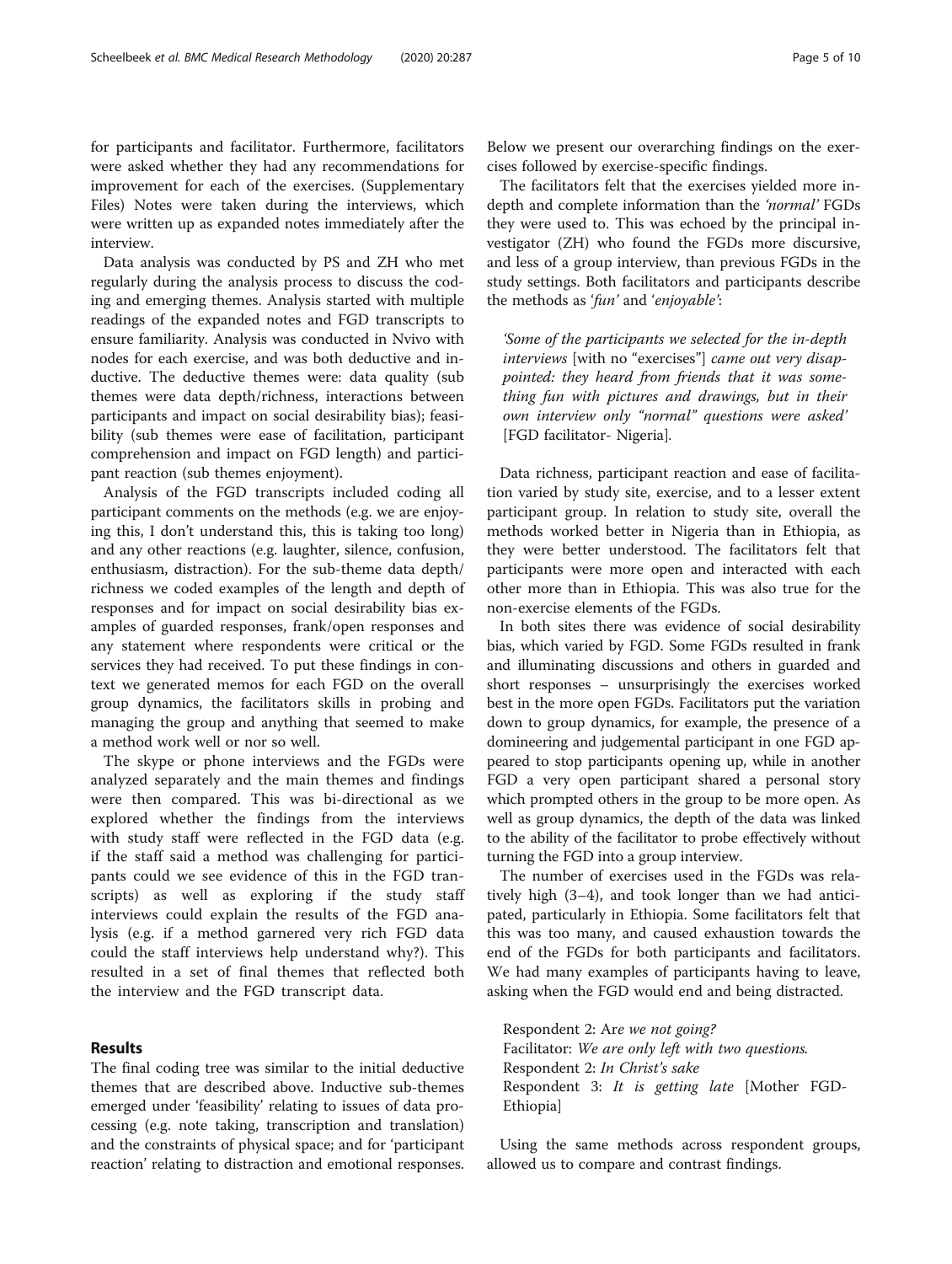On a practical level the note-takers and transcribers experienced difficulties in capturing the discussion when the exercises yielded excitement or heated discussion as multiple participants often talked at the same time or in quick succession. Where translators were used valuable discussions that occurred while exercises were being conducted were lost.

Our findings for each method are presented below and are summarized in Table 2.

## Associative picture, ranking & sorting exercises

The pictures were often greeted by participants with enthusiasm, and sometimes an emotional response: 'poor woman ....' or 'it [picture] gives me joy'; and participants enjoyed the exercises:

Facilitator: Okay, thank you, we will revisit some of these discussions later, but let me gather these pictures

Respondents: All clap.

Respondent 1: We are enjoying this, we like this discussion with the pictures [clapping continues] [Grandmother FGD Nigeria].

Despite this enthusiasm the exercises were not always easily understood, and facilitators sometimes explained the exercise multiple times, had to reorient discussions, or had to sort or rank the pictures themselves using multiple prompts 'who is the next influential … … and then who'. This added to the length of the FGDs. Although there were some comprehension problems in Nigeria: 'Can you explain it

to us again', these were significantly less than in Ethiopia. This is reflected in a greater facilitatorparticipant interaction during the exercises in Ethiopia, compared to greater participant-participant interaction in Nigeria.

The facilitators themselves described the exercises as 'hit and miss', particularly the associative picture exercise, but felt they were a useful starting off exercise:

'Excitement in this round did not always lead to useful discussions [...] and quality of answers, but gave an initial overview. This is a great exercise at the beginning, as it could serve as some sort of ice-breaker. Or it could come back at several points during the interview to re-energise the participants' [Facilitator Nigeria].

Overall these exercises yielded useful information about behaviours that were practiced, beliefs about these behaviours, advice given about the behaviours and key influencers. The level of discussion was linked to whether the topic of the picture was of a new or unusual behaviour, or whether there were variations in opinions about the practice of the behaviour. For example, the first quote below is for wrapping the baby after delivery, this is a widely accepted behaviour with little variation in beliefs. The second quote relates to skin to skin care, a new practice, where discussions of the topic were livelier and in depth. A lack of discussion did not mean the exercise did not work well, as it told us something about the normality of the behaviour:

| Theme                               | $\sigma$<br>/richness<br>data<br>Depth/ | Participant interaction | social<br>bias<br>desirability<br>Overcoming | of facilitation<br>Ease | comprehension<br>Participant | Enjoyment for<br>participants |
|-------------------------------------|-----------------------------------------|-------------------------|----------------------------------------------|-------------------------|------------------------------|-------------------------------|
| Picture exercises                   |                                         |                         |                                              |                         |                              |                               |
| Decision tree (root cause analysis) |                                         |                         |                                              |                         |                              |                               |
| Predictive story telling            |                                         |                         |                                              |                         |                              |                               |
| Provocative statements              |                                         |                         |                                              |                         |                              |                               |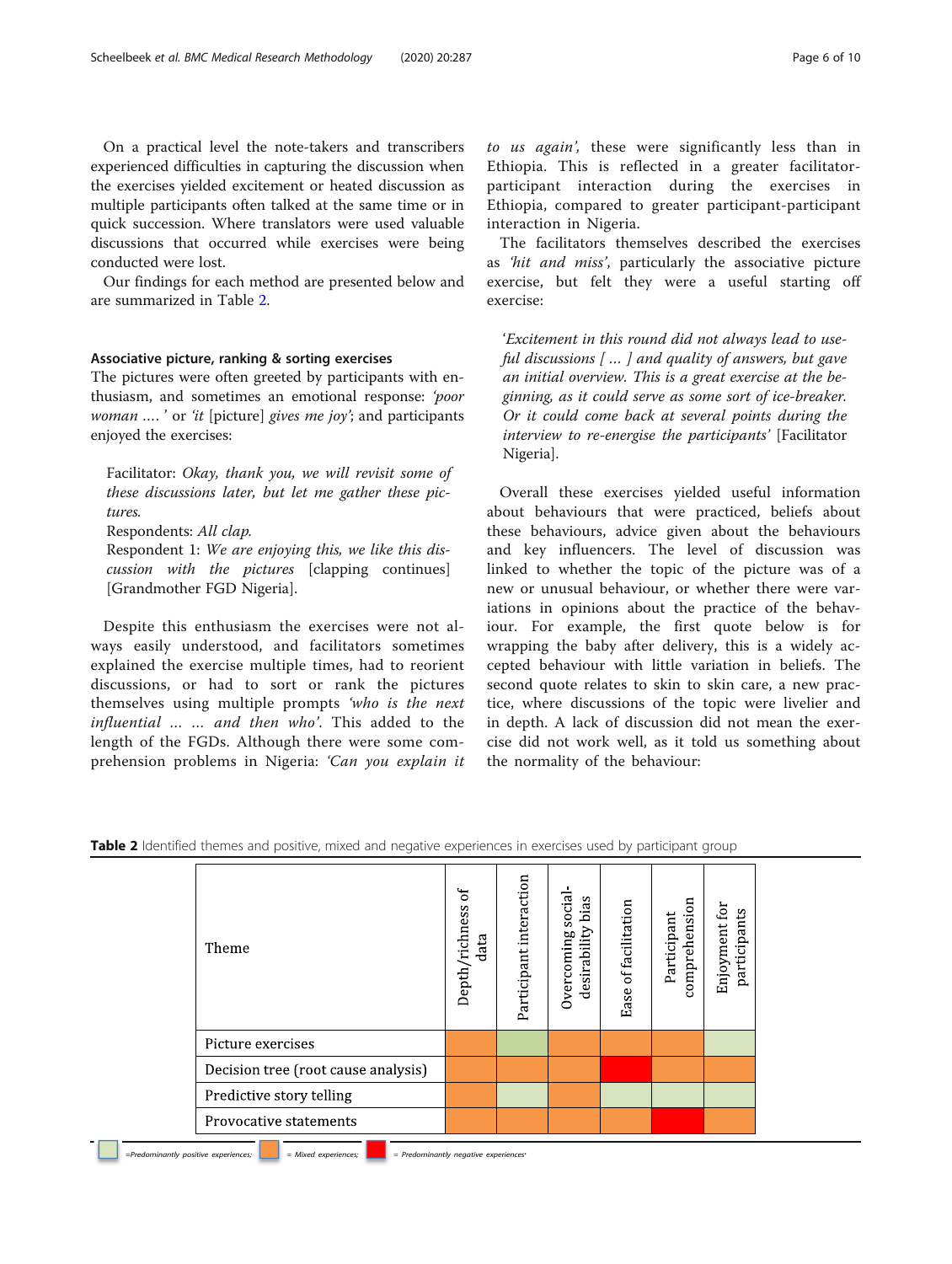Facilitator: Let me show you another picture. It shows a baby being wrapped after delivery.  $\lceil \dots \rceil$ What do you think about this? Participant 1: It is good Participant 2: It is good

All respondents (mothers) upon seeing a skin-toskin picture: It is not practised! [laughter] Respondent 1: Are they naked? Facilitator: Yes. Respondent 1: [laughs] Respondent 2: [looks surprised by the picture] Respondent 1: We don't see such thing before ... ...

It was essential that the facilitator explained the picture before starting the exercise. Otherwise discussions deviated into the details of the picture, such as whether the person was from their ethnic group, was the baby circumcised, or that the mother looked tired. Another problem was our initial use of too many, and too similar, sorting and ranking exercises. This led to repetition in content, which frustrated the participants:

'Respondent 1: We have already discussed on it. You are asking repeatedly.

Facilitator: It is not a repeated question. Earlier we have discussed on the most important and less important behaviours. Now I am asking you about what the Health workers promote and encourage you to do and do not' [Mother FGD- Ethiopia].

Other issues that came up less frequently were participants believing that we were looking for the correct answer rather than an opinion; a lack of space making the sorting and ranking difficult to do; and poor eyesight in the older respondents meaning that pictures in the associative picture exercise needed to be passed around rather than held up, which added substantially to the time the FGD took.

## Decision tree (root-cause analysis)

The root cause analysis was described by all facilitators as useful, but challenging. Overall, they provided rich information on the problems they explored, especially in the FGDs where the participants were open and felt able to be critical. In these cases, participants were eager to share their opinions and knowledge:

'Facilitator: What are the reasons why women do not go and deliver at the health facility as desired? Respondent 1: Here I am [raises hand eagerly] Respondent 2: Here I am too, I have much to say [raises hand].

Facilitator: "Good! Let us get the main reasons' [community health workers FGD- Nigeria].

The depth of data was also linked to whether the participants perceived that the chosen topic was a problem – probably linked to their openness. For example, in one FGD participants repeatedly said there was no problem and all was being done well, yet in a second FGD participants shared their personal experiences of the problem, which provided insightful and rich data.

Not all participants understood the symbolic meaning of the tree trunk and the roots, and from the transcripts it appears that the drawings were not always used. Facilitators reported that writing the reasons for the problem on the tree root helped to structure the participants' thoughts and deepen out emerging issue. Writing down the participants' reasons was difficult for illiterate participants, and the facilitators tried to overcome this by reading the labels out loud and summarizing them every now and then.

Facilitators found it challenging to process all information to make an adequate and informative root diagram on the spot, especially as participants often gave answers in an unstructured manner. The exercise was regarded as the most demanding for facilitators, requiring a high level of analytical skills. Furthermore, some facilitators suggested that the tool worked better with more educated participants, such as the community health workers, who themselves had better analytic skills.

## Predictive storytelling

Participants identified with the character and the situation in the story, and answered questions as if the character was living in their village. Some facilitators opened the story as if telling a folk tale which participants liked. With the help of facilitator probes the scenarios generated discussions and uncovered insights such as how families manage conflicting advice, and the level of trust in community health workers: "We were able to get interesting information on mechanisms of change. There were arguments for both sides of the story and they explored several scenarios" [Facilitator- Ethiopia]. The method was relatively quick to do in relation to the quantity of data captured.

Facilitators felt that focusing on a character reduced social desirability bias. For example, participants said the character may behave at odds with expected behavior, but then stressed that they themselves would behave differently: 'She will listen to her sister's advice, but as for me it is better if she follows the health worker advice' [Mother FGD Ethiopia]. In most FGDs participants switched between the third and first person when talking about the scenarios, with the first person used to present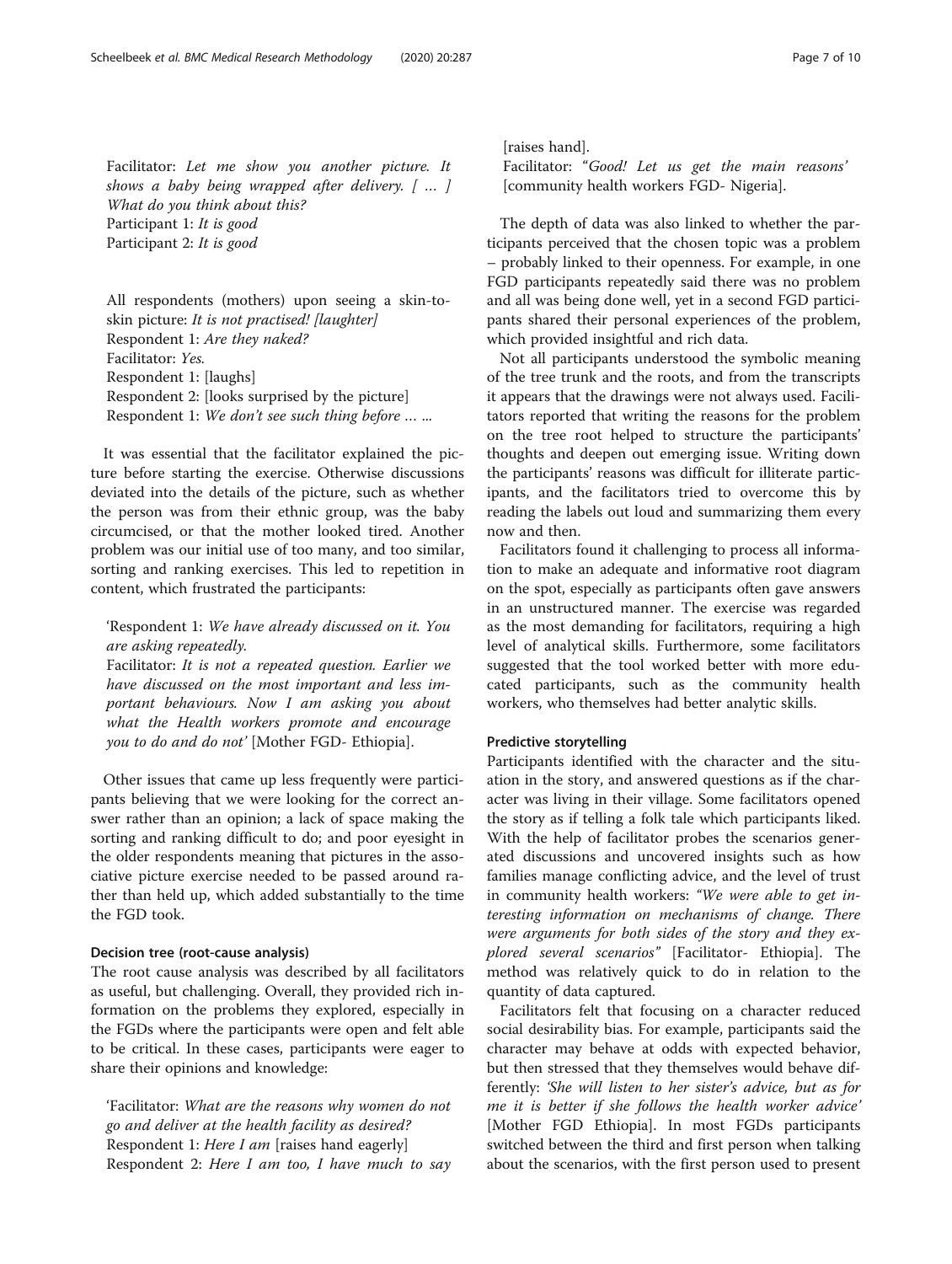a strong belief about a behavior, or to reflect on what they would do differently to the character: 'NO … NO … NO … …. I do not want to do it like this' [Grandmother FGD Ethiopia].

In Ethiopia participants frequently reported what the character 'should' do, rather than on what they 'would' do. Answers tended to be shorter and less complex than in Nigeria, where discussions were often lively, humorous and more open:

'Respondent 3: Her mother has right over her … she will follow the mother's advice, she will be afraid of God's wrath

Respondent 2: but some Ladis [character] will not behave like this, the Ladi of nowadays [laughter], the rude Ladis of nowadays, who will look into our eyeballs and tell us that the doctors have told them this and that [imitating Ladi and shaking her body – everyone laughs]

Respondent 1: They will not keep quiet and listen' [Grandmother FGD Nigeria]

The switching between the first and the third persona, and between should and would, was an entry point for facilitator probes.

## Provocative statements

The use of statements was often poorly understood by participants, but the exercise did work once participants understood the task. The exercise elicited some useful information, for example it uncovered differences in perceptions of volunteer workers compared to paid community workers, recent changes in who influences behaviors and it allowed us to gauge the strength of people's opinions. The method did not always yield immediate gut reactions, but there were some successesparticularly in Nigeria: 'People literally jumped up to give their answers  $- I$  had the feeling they really told me their gut feeling, the first thing that came to mind' [Facilitator-Nigeria].

Provocative statements worked best where there was a clear understanding that this was a statement to discuss, and not a fact or the facilitators view. It was the method that participants asked the facilitator to explain again most often, and where participants sometimes remained in silence: 'This topic is difficult for us, please clarify' [Community health worker FGD, Nigeria]. This occurred despite facilitators conducting practice rounds with humorous examples. The lack of understanding was attributed to confusion between a statement and someone's opinion: 'They see an "authoritative" figure and confuse the statement for their opinion. Sometimes they even said, "Is that really true?" whereas it was meant to be provocative' [Facilitator- Ethiopia]. Faced with silence or confusion the facilitators had to explain the exercise again or rephrase the statement as a 'normal' question: 'On many occasions, we had to convert Qstatements to questions. I think it is more a cultural thing: people are just not used to being confronted by provocative questions. It is either you are asking them a question, or you are telling them something' [Facilitator-Ethiopia].

Short and focused provocative statements were most suitable in both sites as they were easier to understand. We encountered some problems with translation and with the use of translators. The provocative statements were originally written in English and translated in Amharic and Hausa. For most statements, this did not pose any difficulties, but some statements were difficult to translate. This resulted in long descriptive read outs that were not suitable for use. In these cases, we developed alternative statements written directly in the local language. Where we used translators during the FGD we trained them around the use of provocative statements, but we still encountered problems: 'The translator had difficulties in interpreting the statements properly, resulting in very long statements, that did not provoke any immediate response' [Facilitator- Ethiopia].

The provocative statements were done at the end of the FGDs, and the depth and usefulness of responses was linked to how lively the participants were at the point, and whether they perceived that they had provided similar answers previously.

## **Discussion**

There was agreement across fieldworkers, supervisors and senior investigators that the exercises improved interaction between participants, enhanced data quality, and made the FGDs more enjoyable compared to previous experiences in the settings. We did not encounter a limitation identified in the literature of participants not liking the idea of playing 'games' or thinking the re-searchers were strange [\[5](#page-9-0), [6](#page-9-0)].

The methods were more successful in Nigeria than Ethiopia: this may be related to cultural differences in conversational norms and issues of positionality between facilitator and participants, exemplified by an Ethiopian facilitator describing that participants saw them as an 'authoritative figure'. The potential for high levels of social desirability bias has been noted for Ethiopia given the political and cultural context  $[20]$  $[20]$  $[20]$ , and although we found evidence that social desirability bias remained we found that some techniques reduced it, with the story telling approach for example allowing a projection of responses onto an 'other'. In Ethiopia in-depth ethnographic methods could be a more useful tool to overcoming such bias than FGDs.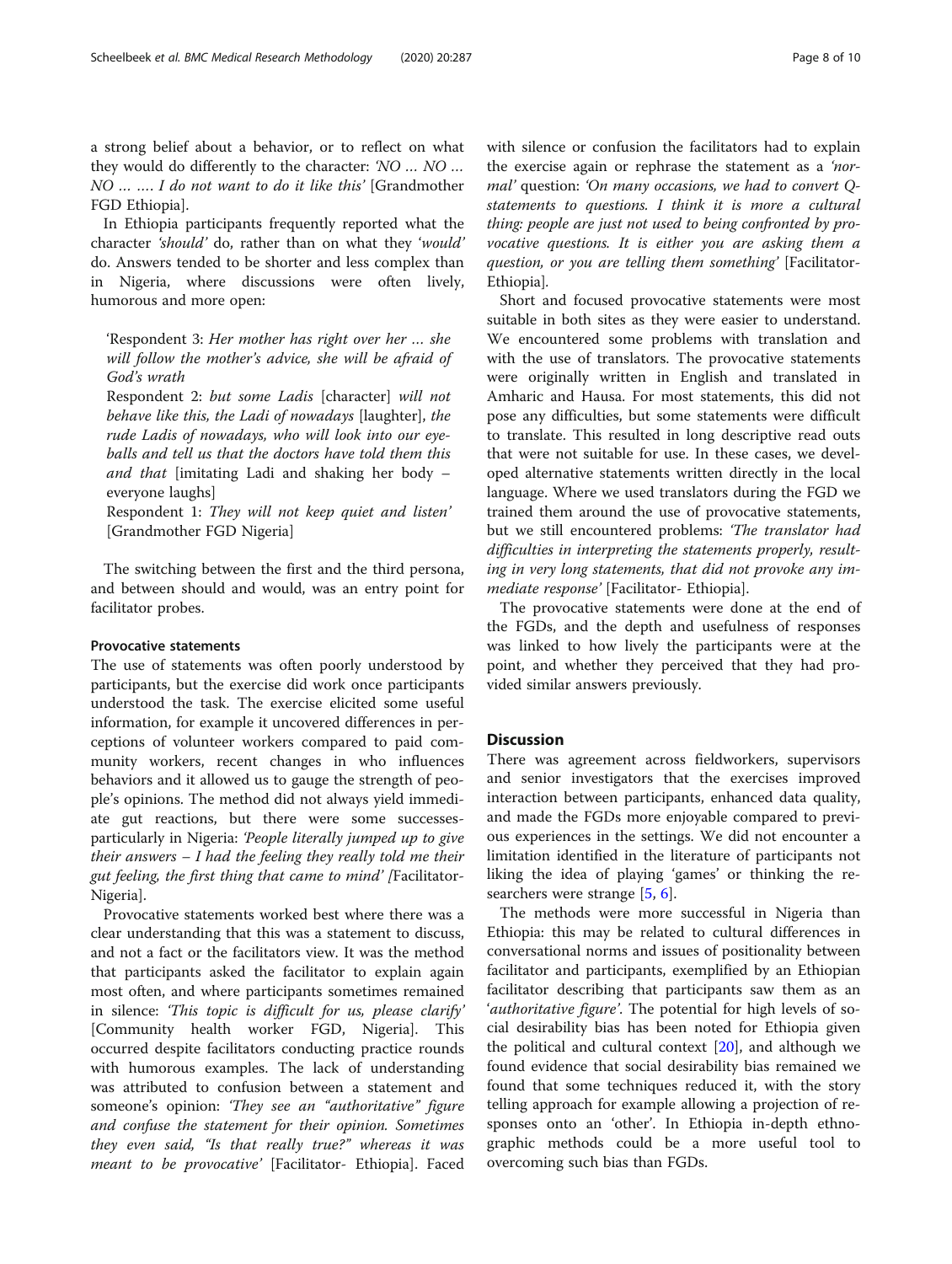A strong influence of positionality on participants was also found in Tanzania, where exercises reduced its impact as participants focused less on the facilitator, with the best FGDs occurring when the facilitator removed themselves from the process altogether [\[7](#page-9-0)]. Given the importance of probes for generating rich data in our study, and in other studies in similar settings [[21](#page-9-0)], we would not recommend the removal of the facilitator, but our findings highlight the importance of the selection and training of data collectors, and in-depth thinking about how they present themselves to the participants. We found that key to success of the exercises was, whether the facilitators had fully understood the aims and objectives of the discussions, mastered the content and process of the exercises and knew how to probe effectively. Some of the Nigerian FGDs were facilitated by one of the senior researchers (YH), and the impact on data quality of their greater experience in encouraging interaction between participants and their gentle but effective probing was clearly visible.

The predictive story telling was one of the most successful methods it was well understood, enjoyed by participants and facilitator, generated interaction and its projective nature seems to have gone some way to address social desirability bias. We found one study that reported on the use of stories in a low-income setting, albeit in in-depth interviews [[21\]](#page-9-0). They also concluded that the method had been successful and increased the quality of their data, but faced the same challenge of respondents often reporting what should be done rather than what the character in the story would have done. We discovered that in some languages the differences between should and would were also difficult to translate. We think that one of the reasons the story was successful was because it was carefully tailored to the cultural context and resonated with the participants.

The provocative statements worked the least well with comprehension issues in both sites- despite facilitators using humorous examples. This meant that facilitators spent time explaining the exercise, lengthening the FGDs, and in Ethiopia facilitators often had to rephrase the statements as questions. We also found issues of translation and of using translators particularly problematic for this method, with statements written directly in the local language working best. Language issues are a common problem in FGDs in low income settings with the use of translators having a negative impact on group interaction and discussion, and where at all possible they should not be used [[8\]](#page-9-0).

We felt that the number of methods included in the FGDs and repetition of content hindered their effectiveness by making the FGDs too long and at times frustrating for the participant. Although the exercises were described as fun, towards the end of the FGDs

participants were often anxious to leave. In Ethiopia the need to explain the exercises multiple times and the use of translators meant the FGDs were longer than we would have hoped. There is no recommendation on the number of exercises that should be included in FGDs, but the numbers should be influenced by the impact they have on the length of the FGDs, participants' age and ability to express themselves [\[6](#page-9-0)].

This is  $-$  to our knowledge  $-$  the first study reporting on experience with a range of activity-oriented exercises in low-income settings. The study was however subject to some limitations. First, data collection focused on maternal and child care behaviors and the findings may not be transferable to studies accessing other types of behaviors. Second, participants were not asked directly about their opinion and experiences of participating in the FGDs, rather conclusions were drawn from transcripts. Third, the time and scope of the research did not allow for exploration of other methods and exercises beyond the six evaluated in this study: there are several other promising methods that should be explored for use in low-income settings. Finally, interviews with facilitators occurred by phone and skype, after completion of the FGD work in both countries and were conducted by a researcher who had supervised data collection rather than someone external to the study team.

## Conclusions

The majority of our exercises– and in particular storytelling - proved successful tools in yielding rich and less biased information from FGDs. Participants and facilitators experienced the exercises as fun: they improved participation and engagement. However, the exercises adversely affected the length of the FGDs and in future we would use fewer exercises. Given the differences we noted between the two study sites, we recommend that all exercises are adequately piloted and adapted, or not used at all if they do not improve quality.

## Supplementary Information

The online version contains supplementary material available at [https://doi.](https://doi.org/10.1186/s12874-020-01168-8) [org/10.1186/s12874-020-01168-8.](https://doi.org/10.1186/s12874-020-01168-8)

| <b>Additional file 1.</b>  |  |
|----------------------------|--|
| <b>Additional file 2.</b>  |  |
| <b>Additional file 3.</b>  |  |
| <b>Additional file 4.</b>  |  |
| <b>Additional file 5.</b>  |  |
| Additional file 6.         |  |
| <b>Additional file 7.</b>  |  |
| <b>Additional file 8.</b>  |  |
| <b>Additional file 9.</b>  |  |
| <b>Additional file 10.</b> |  |